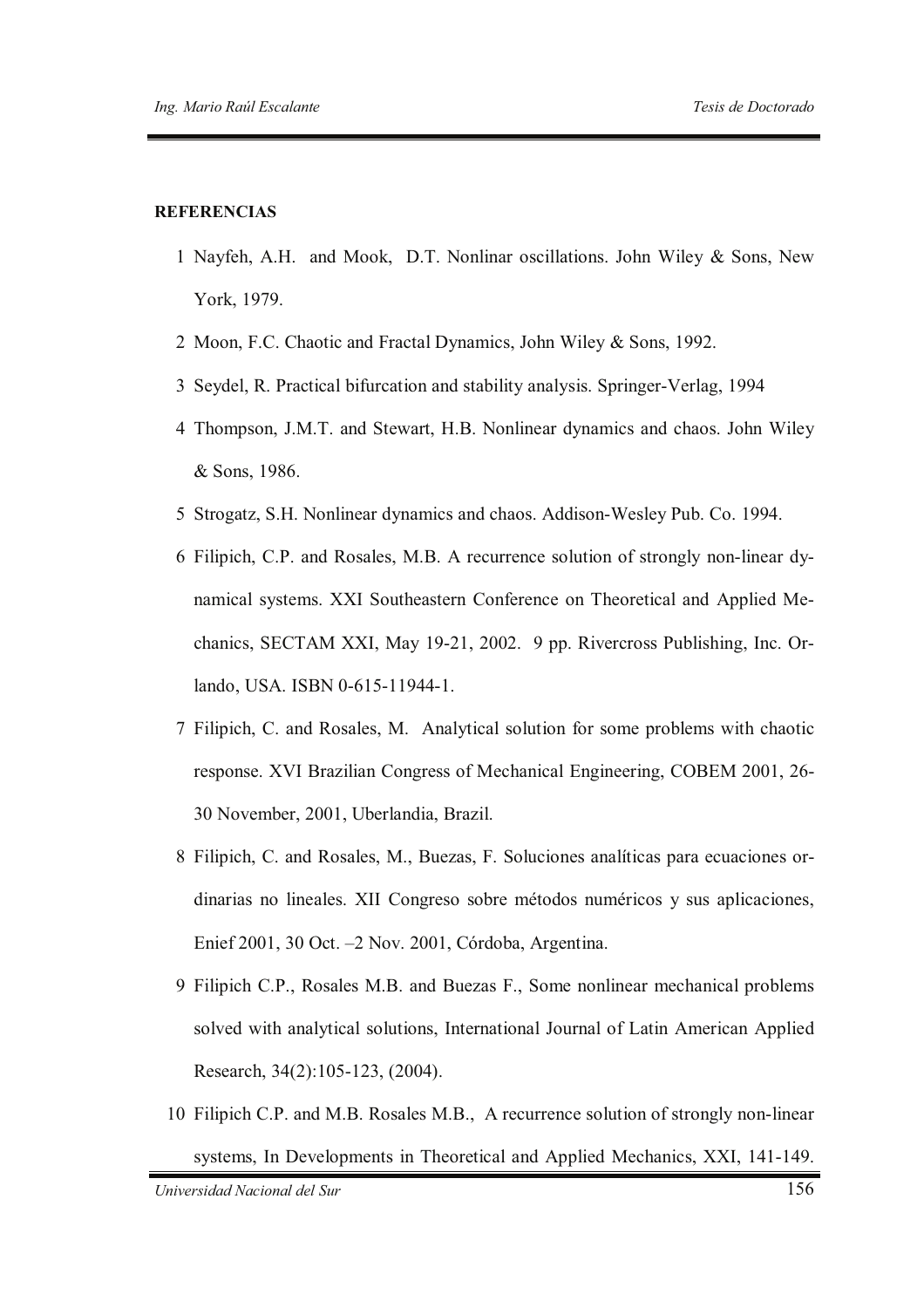Eds. A.J. Kassab, D.W. Nicholson and I. Ionescu. Rivercross Publishing, Inc. Orlando. Proceedings, 21st. Southeastern Conference on Theoretical and Applied Mechanics (SECTAM XXI), Orlando, U.S.A (2002).

- 11 Hwang, Y.-L, Dynamic analysis for the design of CALM system in shallow and deep waters, Journal of offshore mechanics and arctic engineering, 119(3), 151- 157. 1997.
- 12 Gottlieb, O. and Yim, S.C.S., Non-linear dynamics of a coupled surge-heave small-body ocean mooring system, Ocean Eng., 24, 479-495, 1997.
- 13 Ragothama, A. and Narayanan, S. Bifurcation and chaos of an articulated loading platform with piecewise non-linear stiffness using the incremental harmonic balance method. Ocean Eng. 27, 1087-1107, 2000.
- 14 Xing J.T. and Price W.G., The theory of non-linear elastic ship-water interaction dynamics, Journal of Sound and Vibration, 230, 877-914, 2000.
- 15 Esmailzadeh, E. and Goodarzi, A. Stability analysis of a CALM floating offshore structure. Int. Journal of Non-linear Mechanics, 36, 917-926, 2001.
- 16 Smith, R. J. and MacFarlane, C.J. Statics of a three-component mooring line. Ocean Eng. 28, 899-914, 2001.
- 17 Tiber Gunnar, Numerical analyses of Cable Roof Structures. Licenciate Thesis, TRITA-BKN, Bulletin 46. Department of Structural Engineering. Royal Institute of Technology Stockholm, Sweden, (1999).
- 18 Gobat Jason, The dynamics of geometrically compliant mooring systems. PhD thesis, Masachussetts Institute od Technology,(2000).
- 19 Nakamura N., Koterayama W. and Kyozuka Y., Show drift damping due to drag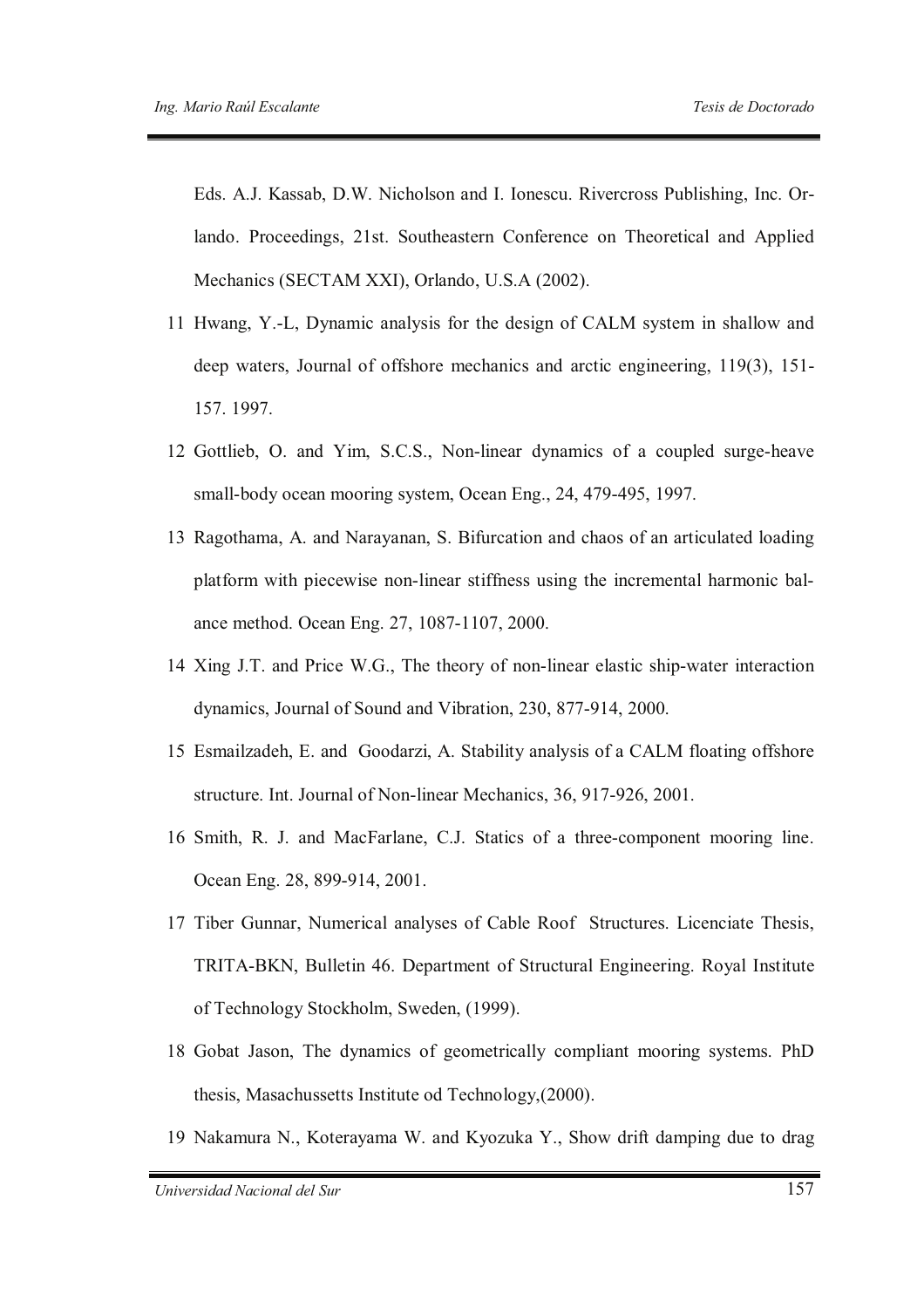forces action on mooring lines. Ocean Engineering 18, 283-296, (1991).

- 20 Sannasiraj S.A., Sundar V. and Sundaravadivelu R., Mooring forces and motion response of pontoon-type floating breakwaters. Ocean Engng 26, 27-48, (1998).
- 21 Sarkar A. and R. Eatock Taylor R., "Effects of mooring line drag damping on response statistics of vessels excited by first- and second-order wave forces". Ocean Engng 27, 667-686, (2000).
- 22 Peyrot A.H., Marine cable structures. ASCE Journal of Structures Division 12, 2391-2400, (1980).
- 23 Leonard J.W. and Tuah H., Nonlinear deterministic and stochastic response of cable systems with large bodies under hydrodynamics loads. Engineering Structures 8, 94,107, (1989).
- 24 Huang S., Dynamic analysis of 3-D marine cables. Ocean Engineering 21, 587- 605, (1994).
- 25 Triantafyllou M.S., Bliek A. and Shin S., Dynamic analysis as a tool for open-sea mooring system design, SNAME Transactions 93, 303-324, (1985).
- 26 Bliek A., Dynamic analysis of single span cables. Ph.D. thesis. MIT, Cambridge, MA, USA, (1984).
- 27 Hover F.S., Grosenbaugh M.A. and Triantafyllou M.S., Calculation of dynamic tension in towed underwater cable. IEEE Journal of Oceanic Engineering 19, 449- 457, (1994).
- 28 Webster W.C. , Mooring induced damping. Ocean Engineering 22, 571-591, (1995).
- 29 Huse E. and Matsumoto K., Mooring line camping due to first and second order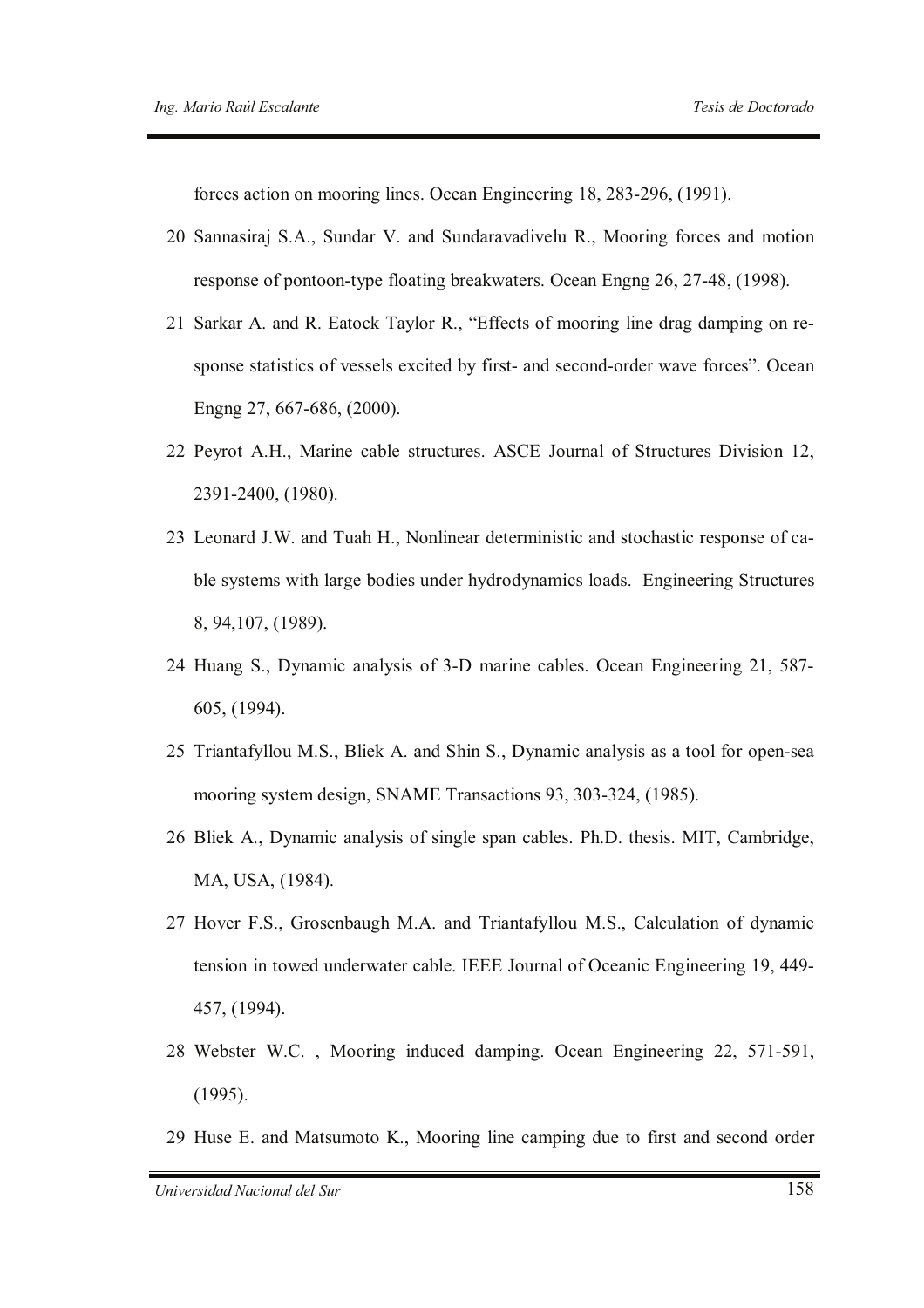vessel motion. Offshore Technology Conference, Paper OTC 6137.

- 30 Brown D.T., Lyons G.J. and Lyn H.M., Advances in mooring line damping. Underwater Technology 21, 5-11, (1995).
- 31 Thomas D.O. and G.E. Hearn G.E. , Deepwater mooring line dynamics with emphasis on sea-bed interference effects. Offshore Technology Conference, Paper OTC 7488, (1994).
- 32 Liu Y.G. and Bergdahl L., Influence of current and seabed friction on mooring cable response: comparison between time-domain and frequency-domain analysis. Engineering Structures 19, 945-953, (1997).
- 33 Liu Y.G. and Bergdahl L., Frequency-domain dynamic analysis of cables. Engineering Structures 19, 499-506, (1997).
- 34 Kitney and Brown D., Efficient prediction of mooring line dynamic loading with experimental verification. Proceedings of International Conference on Offshore Mechanics and Arctic Engineering, OMAE 98-0402, New York:ASME, (1998).
- 35 Leonard J.W., Idris K. and Yim S.C.S., Large angular motions of tethered surface buoys. Ocean Engineering 27, 1345-1371, (2000).
- 36 Bandium C. and Naciri M., A contribution on quasi-static mooring line damping. Journal of Offshore Mechanics Arctic Engineering 122, 125-133 (2000).
- 37 Pascoal R., et al., Equivalent force model for the effect of mooring systems. Applied Ocean Research 27, 165-172, (2005).
- 38 Pascoal R., et al., Assessment of the effect of mooring systems on the horizontal motions with an equivalent force to model. Ocean Engineering 33, 1644-1668, (2006).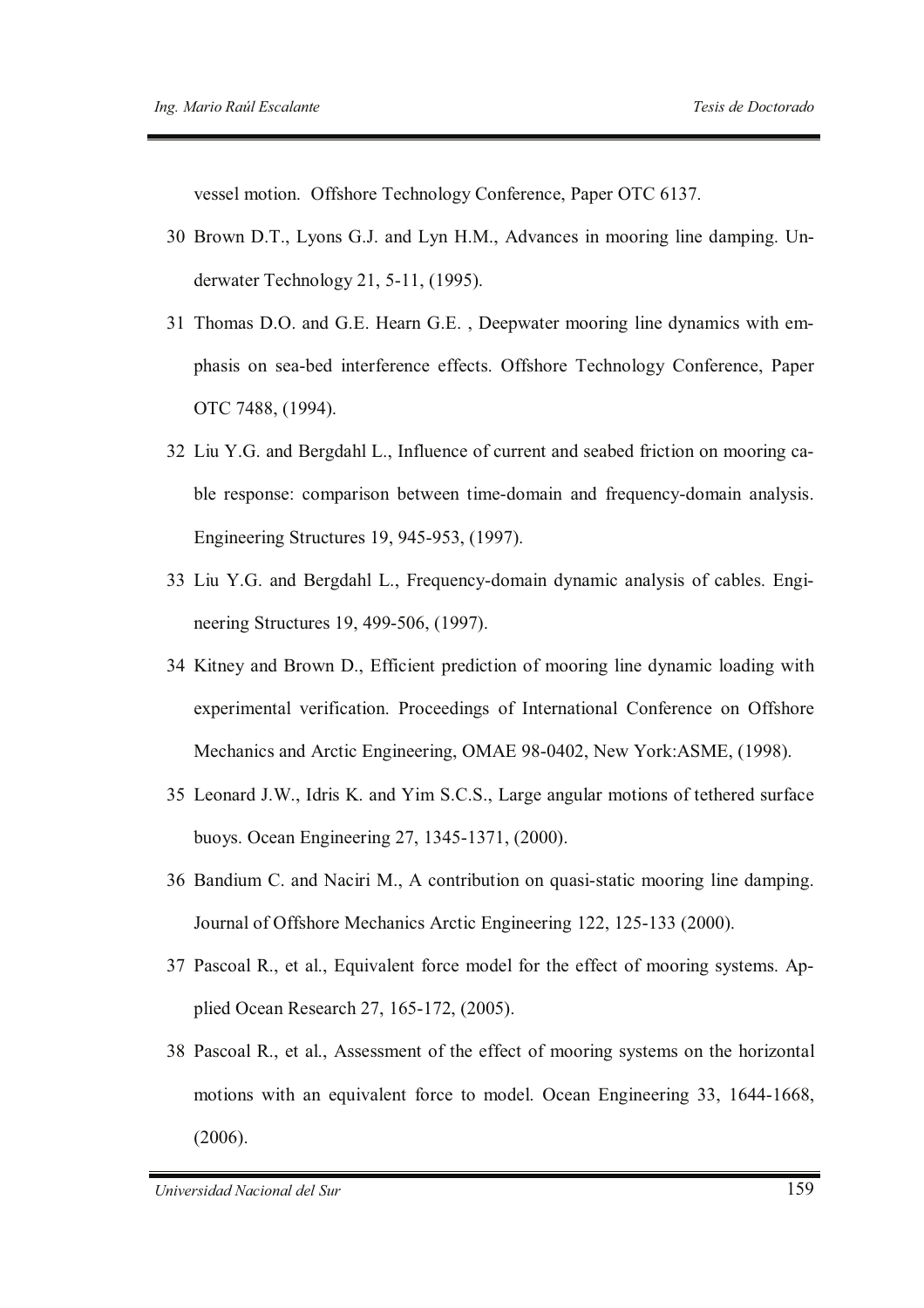- 39 Lumley, J.L., Stochastic tools in turbulence, Academic Press. (1971)
- 40 Sirovich L., Turbulence and the dynamics of coherent structures part I: coherent structures. Quarterly of Applied Mathematics, **45**(3):561-571, (1987).
- 41 Sirovich L., Turbulence and the dynamics of coherent structures part II: symmetries and tarnsformations.. Quarterly of Applied Mathematics, **45**(3):573-582, (1987).
- 42 Sirovich L., Turbulence and the dynamics of coherent structures part III: dynamic and scaling.. Quarterly of Applied Mathematics, **45**(3):583-590, (1987).
- 43 Breuer, K.S. and Sirovich, L., The use of the Karhunen-Loève procedure for the calculation of linear eigenfunctions. Journal of Computational Physics, **96**, 277- 296. (1991).
- 44 Park, H.M. and Cho, D.H., The use of Karhunen-Loève decomposition for the modeling of distribuited parameter systems. Chemical Engineering Science, **51**(1),81-98.(1996).
- 45 Kreuzer, E. Introductory functional analysys with applications. John Wiley & Sons,(1978).
- 46 Steindl, A., Troger, H. Methods for dimension reduction and their application in nonlinear dynamics. International Journal of Solids and Structures, **38**, 2131- 2147,(2001).
- 47 Steindl, A., Troger, H. and Zemann, J.V. Nonlinear Galerkin method in the dimension reduction of nonlinear dynamical systems. In Moon, F.C., ed., IUTAM Symposium on New Applications of Nonlinear and Chaotic Dynamics in Mechanics, Kluewer Academic Publishers, Ithaca, EUA,1-10,(1997).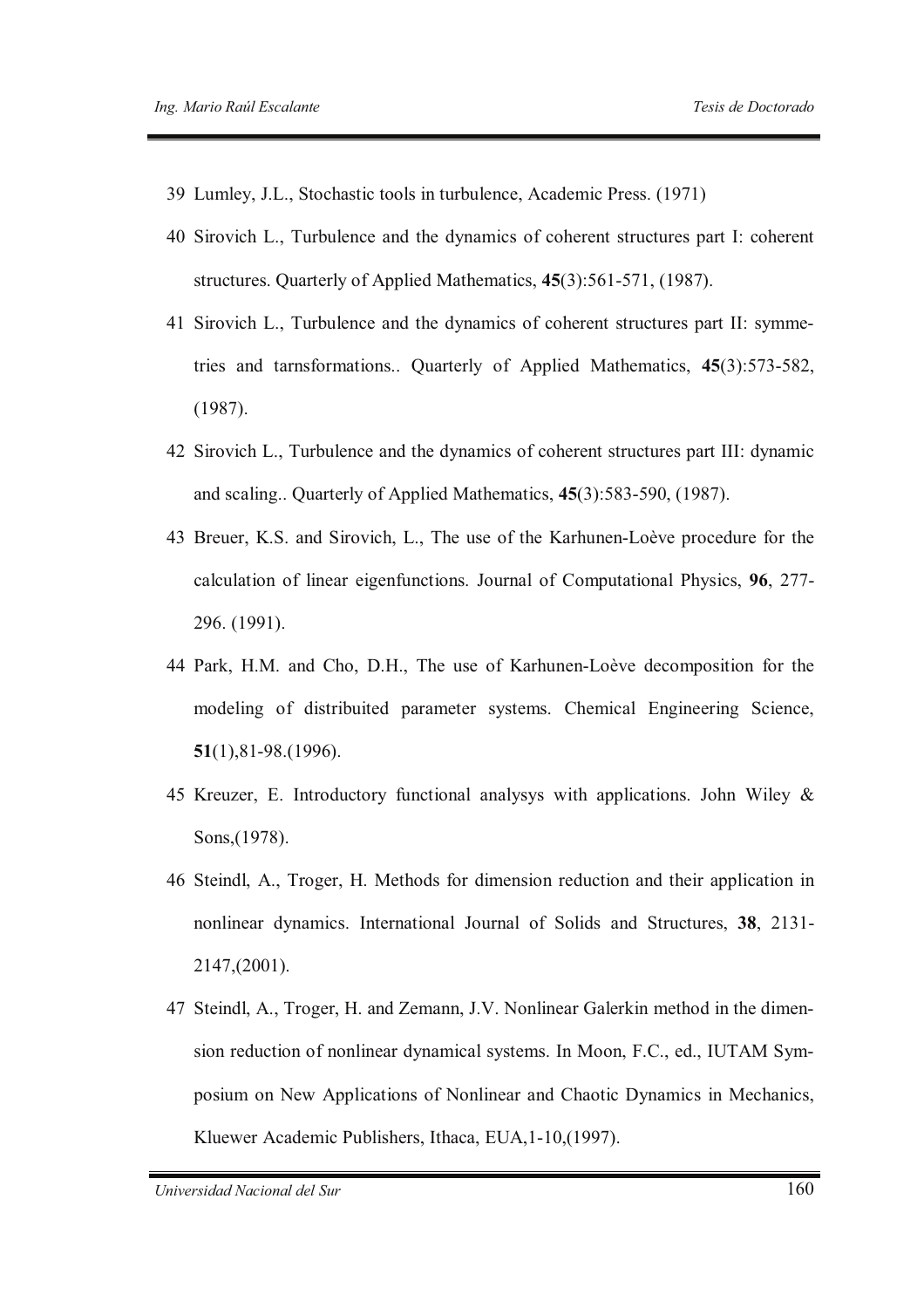- 48 Ma, X and Vakakis, A.F., Karhunen-Loève Decomposition of the transient dynamics of a multibay truss. AIAA Journal, **37**(8),939-946.(1996).
- 49 ALGOR Software. Versión 12.04 WIN. Pittsburg, USA: Algor Inc. (1999).
- 50 Fung Y.C., Foundation of Solid Mechanics. Edit. Prentice Hall of India. Private Ltd. N. Delhi. (1968).
- 51 Hildebrand F.B., Methods of Applied Mathematics. Prentice Hall of India. Private Ltd. N. Delhi. (1968).
- 52 T. Carrol and L. Pecora, *Nonlinear Dynamic in Circuits*, World Scientific Publishing, USA (1995).
- 53 Cuomo K.M. , Alan V. Oppenheim and Steven H. Strogatz, *Robutness and signal recovery in Synchronized Chaotic Systems*, World Scientific Publishing, USA (1993).
- 54 Filipich C. and Rosales M., *Dynamic Analysis of plane mooring chains of inextensible links*. ENIEF2007. XVI Congreso sobre Métodos Numéricos y sus Aplicaciones.Cordoba, Argentina. Octubre 2007.
- 55 Belluzzi O., Ciencia de la Construcción I, Edición española, ISBN 84-03-20174-5, PP.147-151 (1973).
- 56 Bathe K.J., Finite Element Procedures, Ed. Prentice-Hall (1995).
- 57 Filipich C. P. Comunicación interna dentro del Grupo de Investigación de Estabilidad y dinámica de elementos mecánico-estructurales. SCyT-UNS. 2008.
- 58 Escalante M.R., Rosales M.B. and Filipich C.P., Planteo y solución del problema de amarres no lineales de una plataforma flotante. In volume XXIV, Buenos Aires, Argentina, VIII Congreso de Mecánica Computacional (MECOM 2005),